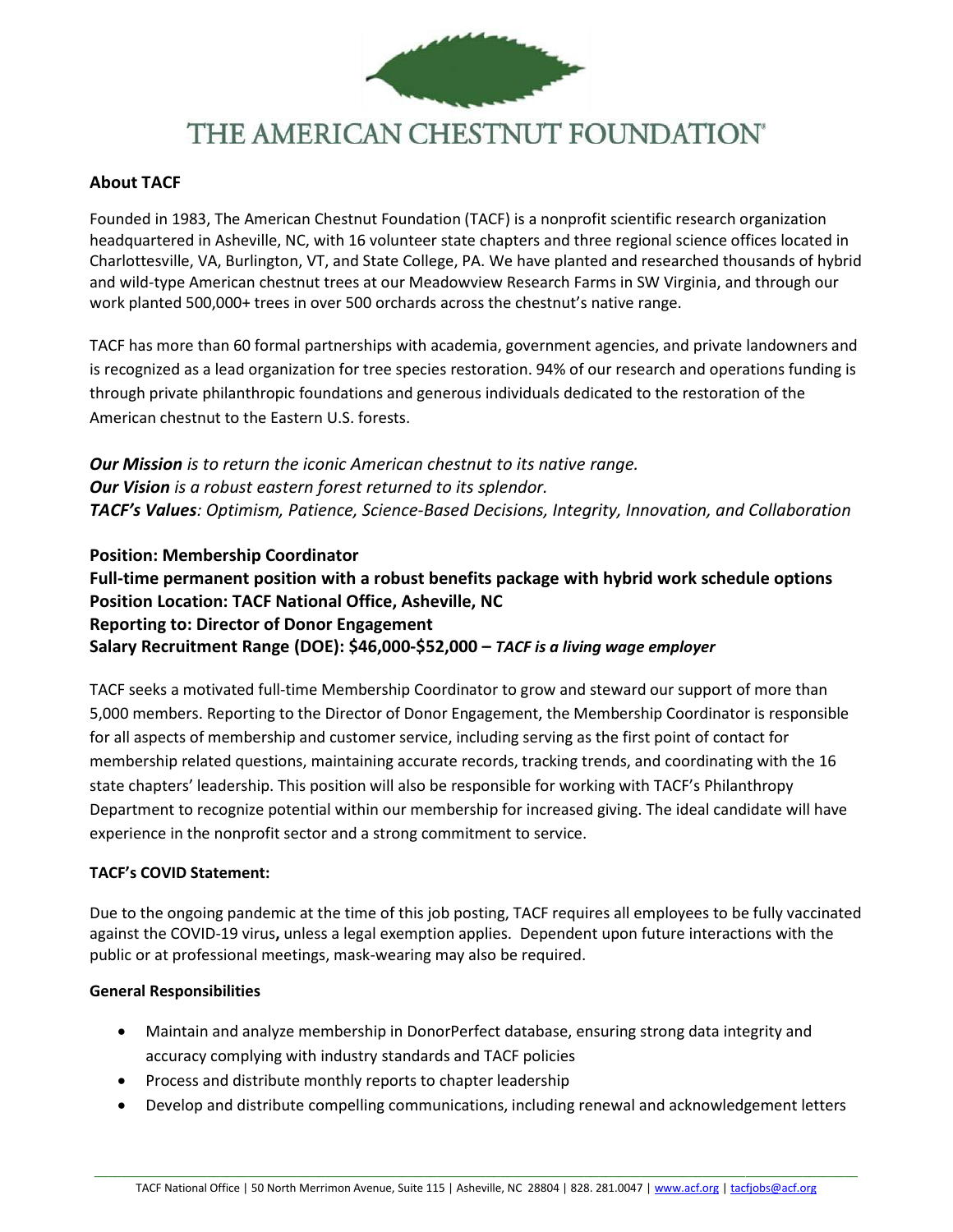- Collaborate with the Director of Donor Engagement to grow membership through innovative cultivation and programming
- Manage membership benefits and special projects, including annual membership seed distribution and the Wild-Type American Chestnut Seedling Sale
- Supply the Communications Department with updated mailing lists
- Provide the Director of Donor Engagement and President and CEO with member giving histories, donation analytics, and financial reporting as needed
- Develop and execute rejoin strategies and campaigns for lapsed members
- Collaborate with Director of Donor Engagement to define and fulfill donor thank you calls to build relationships with new and existing members
- Develop and maintain clear and engaging campaigns in TACF's ecommerce site, Givecloud
- Support the Director of Donor Engagement in identifying and tracking potential giving opportunities
- Assist the Operations Department with local and regional event planning as required
- Assist the Gifts and Records Specialist with merchandise and raffles
- Assist Gifts and Records Specialist with database entry and any other activity supporting membership record maintenance
- Reply to member inquiries, information requests, and concerns from current or potential members
- Collaborate with the Outreach Coordinator and Regional Science Coordinators on activities to increase engagement and promote revenue growth
- Support the Communications Coordinator with honoring Facebook fundraisers through personalized cards and incentives for members
- Practice and promote TACF's commitment to Justice, Equity, Diversity and Inclusion (JEDI)

*This description is not designed to be a complete list of all duties and responsibilities required for this job.*

#### **Knowledge, Skills, Abilities**

- Strong organizational skills that reflect the ability to perform and prioritize multiple tasks seamlessly with excellent attention to detail
- Strong interpersonal skills and the ability to build collaborative relationships with stakeholders, including Board of Directors, chapter leadership, volunteers, members, the public, and staff
- Ability to analyze data and understand giving trends
- Ability to think creatively and take initiative
- Exemplary written and verbal communication skills
- Demonstrated proactive approaches to problem-solving with strong decision-making capability
- Ability to work independently and take initiative on new projects
- Efficient in an environment with evolving priorities
- Proven ability to handle confidential information with discretion, adaptable to various competing demands, and demonstrate the highest level of customer service
- Knowledge of TACF and conservation is desirable